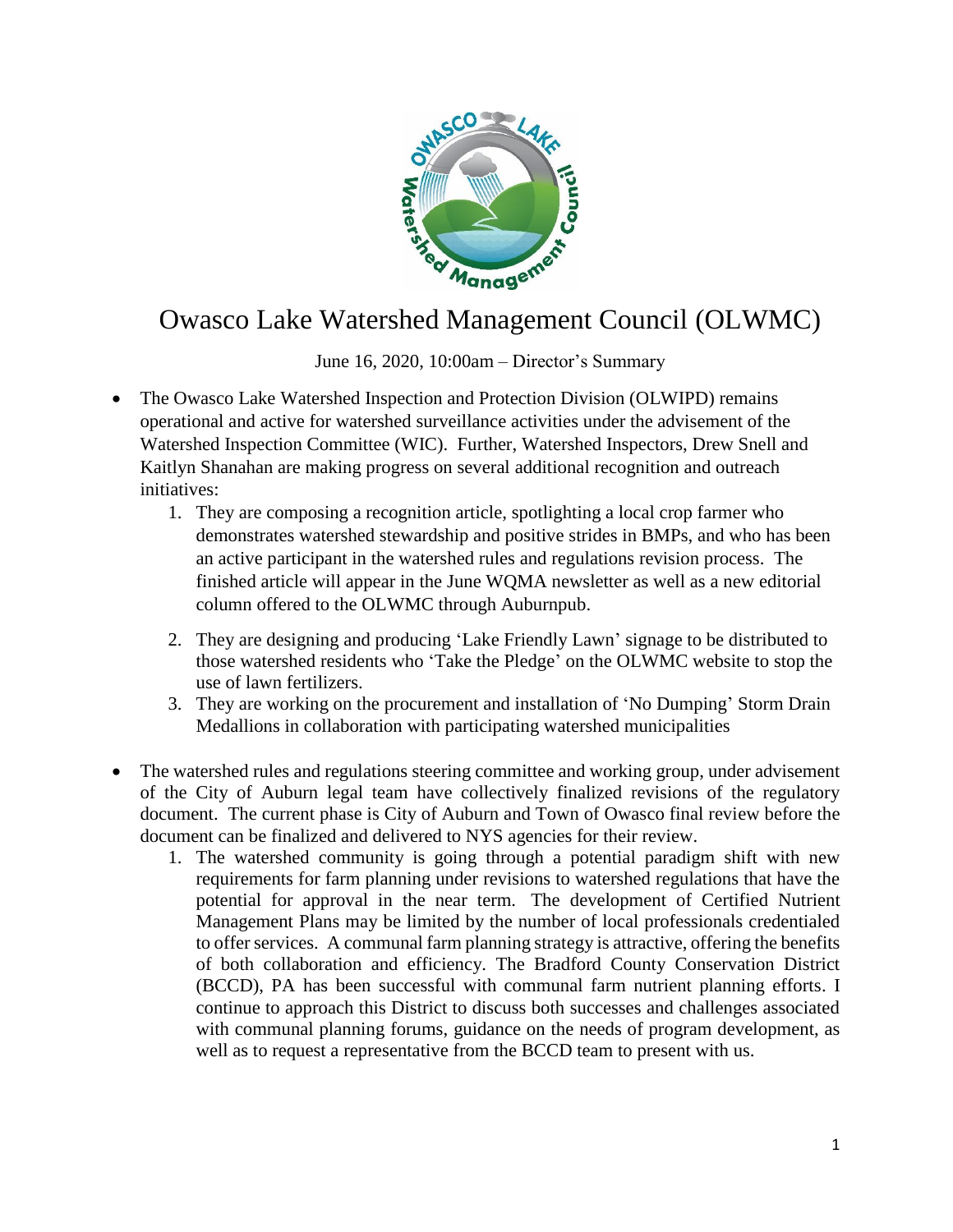- I was informed the OLWMC will receive a response from the National Fish and Wildlife Foundation in August regarding a potential award for the Five Star and Urban Waters Restoration Program project proposal submitted earlier this year for monitoring the connective corridor of Hidden Brook in the Town of Owasco.
- We submitted five grant proposals over the course of the last month. Two were small and targeted funding signage and educational tools through the Emerson Foundation and Finger Lakes Institute, respectively. One grant proposal, developed in close collaboration with the Owasco Watershed Lake Association (OWLA), in partnership with the Cayuga County Department of Health (CCDOH) and with endorsements from local government leaders, targets the New York State Pollution Prevention Institute (NYSP2I) Community Grant program to kick-start the 'Be Owasco Lake Watershed Aware Campaign.' The proposal is titled "Be Watershed Aware – A Public Outreach Project to Residents of the Owasco Lake Watershed." Our overarching goal is behavioral change in residents and businesses toward habits and life actions that result in greater sustainability of Owasco Lake as a long term freshwater resource for the region. We will satisfy this goal by accomplishing three objectives:
	- *1. Objective 1: Create consistent, concise messaging that is easily understood, readily remembered, and widely applicable and that is presented by personable, confident, well-spoken experts.*
	- *2. Objective 2: Take the message to the people. Make our events convenient to attend, fun, and a pleasant family outing. Something that will be talked about as a summer highlight with friends and neighbors.*
	- *3. Objective 3: Measure our progress. Comprehensively compile meaningful metrics that are best possible indicators of our public outreach and education success.*

The voluntary pledge to cease the use of excess lawn fertilizers that is available on the OLWMC website, will also be promulgated at outreach events, and those who take the pledge will be offered and delivered 'lake friendly' lawn signage (please see above). The other two recent project proposals were submitted through the Great Lake Restoration Initiative Soil and nutrient Reduction Program (GLRI SNRP); the first targeting funding to continue piloting advanced technology for the removal of phosphorus (P) from manure, and the second in collaboration with the Cayuga County Planning Department and others, to target P removal through integration of P adsorptive media into Best Management Practices (BMPs) planned for installation at the Owasco Flats. A handful of the limited vendors working with technologies used for manure P-removal responded to the request for information (RFI) associated with that project, and if anyone is interested in information provided about those technologies, please let me know.

 Members of OWLA, the Skaneateles Lake Association, and the OLWMC are collaborating on yet another GLRI request for proposal through the US Forest Service. We are working towards a multiple watershed approach with a proposal submission targeting Hemlock Wooly Adelgid mitigation under the 'Forest Insect and Disease Mitigation' category. The program proposal deadline is June  $26<sup>th</sup>$  and the proposal is planned for submission and administration through the OLWMC.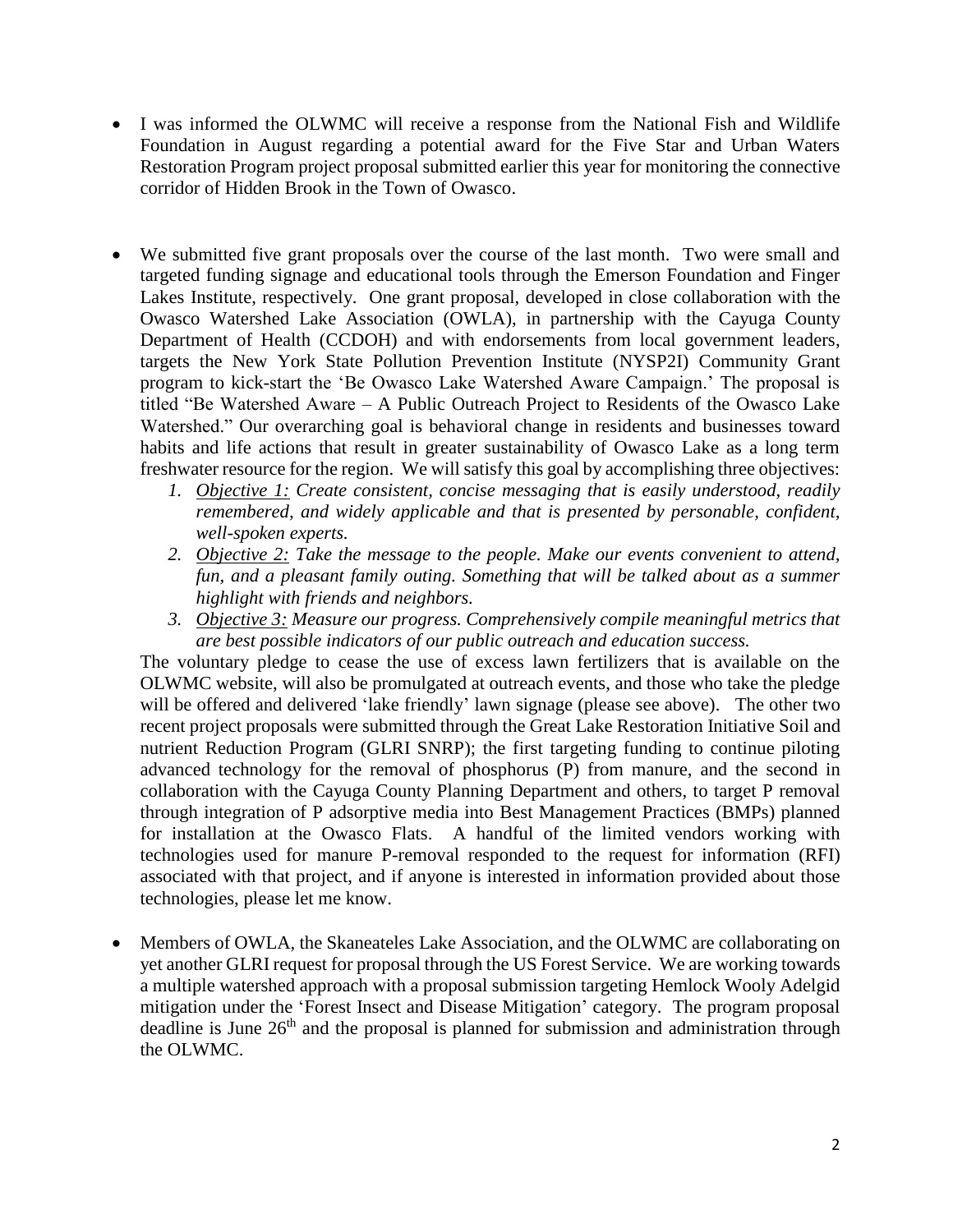- In partnership with Cayuga County Planning, City of Auburn, OWLA, and under advisement of Dr. Halfman of HWS, we have inventoried watershed tributary locations for the installation of level sensors. The externally funded pilot project will use level sensors to offer greater spatial information to monitor stream dynamics under a wide range of conditions, indicating locations that tend to surge following storm events that might be a target for restoration efforts. Furthermore, locations chosen for this project align with those selected as part of the SWAT model development for the Nine Element Watershed Plan; the group hopes that estimated flows and loads that will be calculated from the tributary level information, will help calibrate and fine tune the model in years to come.
- I recently inquired with Senator Pam Helming on the passing of Assembly bill A08349/S05612 with the NYS Senate that would effectively advance permitting protections for tributaries statewide. She informed me this bill has been passed in the Assembly this year and has gone through committee and is on the Senate calendar. We are watching the progress of this bill closely, and if the bill does not (or did not) pass, we will plan to continue with the locally endorsed submission of our watershed tributary reclassification petition to attempt to gain the permitting protections we seek.
- On June 10<sup>th</sup>, New York State Department of Environmental Conservation (NYSDEC) Finger Lakes Hub scientists offered two detailed presentations with training for volunteers involved in the Harmful Algal Blooms (HABS) surveillance program.
	- 1. NYSDEC sampling and analysis of cyanobacteria in 2020 will be limited to Citizens Statewide Lake Assessment Program (CSLAP) sampes or as directed by public health officials (in collaboration with DOHs). Previously HABs were considered 'suspicious' until confirmed sample and laboratory analysis. NYSDEC's data from last year's program show volunteers were highly accurate in identifying HABs with visual confirmation alone. Unlike previous years, NYHABs reporting now allows for the classification of blooms as confirmed based on pictures alone and without the collection of samples.
		- Two forms are made available for reporting through NYHABS online:
			- A trained user report form (on.ny.gov/habproform) that when used to identify HABs will indicate HABs as confirmed on the associated map.
			- A general public report form that allows for the upload of photos for the subsequent review of DEC staff for the potential confirmation of a bloom.
	- 2. For Owasco Lake, OWLA is coordinating volunteers for reporting HABs within designated zones.
	- 3. Tony Prestiagacomo, our local DEC Hub representative agreed to prepare and deliver an additional presentation to be offered at an upcoming OLWMC public meeting that will detail advancements of the NYHABs.gov online notification system for harmful algae blooms. His presentation will act as an additional training for our partners, and members of the community to use their cellular devices to indicate the dates, locations, and statuses of HABs.